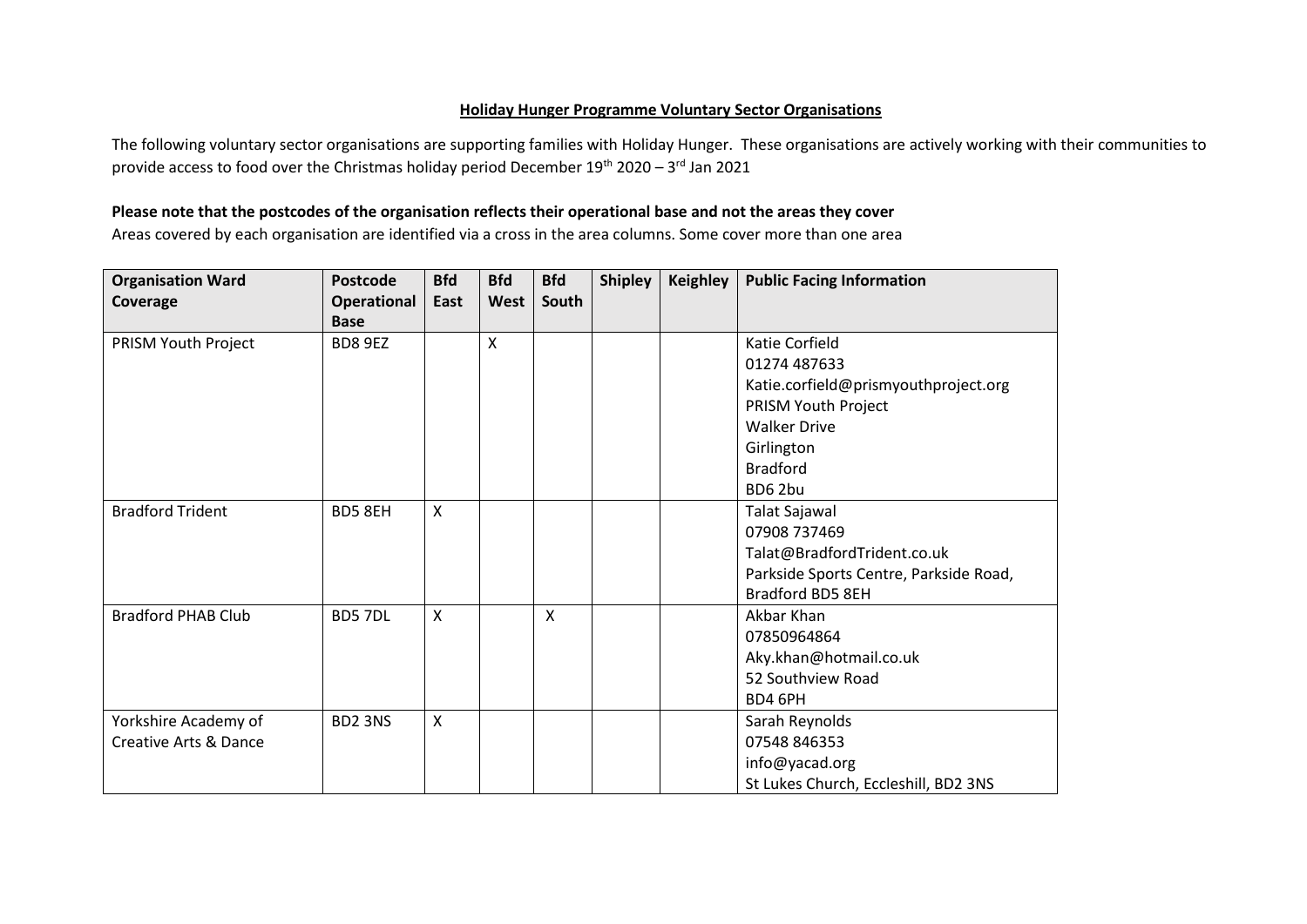| <b>North East Windhill</b>     | <b>BD182NR</b>  |              |                           |                         | X                  |              | Phillippa Bloomfield                      |
|--------------------------------|-----------------|--------------|---------------------------|-------------------------|--------------------|--------------|-------------------------------------------|
| <b>Community Association</b>   |                 |              |                           |                         |                    |              | 07976 155959                              |
|                                |                 |              |                           |                         |                    |              | finance@windhillcommunity.co.uk           |
|                                |                 |              |                           |                         |                    |              | Windhill Community Centre, Church Street, |
|                                |                 |              |                           |                         |                    |              | Windhill, Shipley, BD18 2NR               |
| Ravenscliffe Community         | <b>BD10 0JR</b> | $\mathsf{x}$ |                           |                         |                    |              | Arlene Borrill                            |
| Association                    |                 |              |                           |                         |                    |              | 01274636602                               |
|                                |                 |              |                           |                         |                    |              | arlene@ravenscliffe.org.uk                |
|                                |                 |              |                           |                         |                    |              | 43 Thackeray Road, Bradford, BD10 OJR     |
| Grange Interlink               | BD7 1PX         |              | $\boldsymbol{\mathsf{X}}$ |                         |                    |              | <b>SAJAD HUSSAIN</b>                      |
|                                |                 |              |                           |                         |                    |              | 01274 726612                              |
|                                |                 |              |                           |                         |                    |              | sajad@grangeinterlink.com                 |
|                                |                 |              |                           |                         |                    |              | Grange Interlink Community Centre,        |
|                                |                 |              |                           |                         |                    |              | Summerville Road, Bradford, BD7 1PX       |
| Sandale Community              | BD63LX          |              |                           | $\mathsf{\overline{X}}$ |                    |              | Shannon Worsley                           |
| Development Trust              |                 |              |                           |                         |                    |              | 07858775936                               |
|                                |                 |              |                           |                         |                    |              | shannon@sandaletrust.org                  |
|                                |                 |              |                           |                         |                    |              | 42-46 Reevy Road West                     |
|                                |                 |              |                           |                         |                    |              | <b>Buttershaw</b>                         |
|                                |                 |              |                           |                         |                    |              | <b>Bradford</b>                           |
|                                |                 |              |                           |                         |                    |              | BD63LX                                    |
| Kidfit Ltd                     | <b>BD22 7AX</b> |              |                           |                         |                    | $\mathsf{X}$ | Jonathan Storton                          |
| Crossflats                     |                 |              |                           |                         |                    |              | 07854019240                               |
|                                |                 |              |                           |                         |                    |              | kdfitfunding@gmail.com                    |
| <b>Bradford City Community</b> | <b>BD87DY</b>   | X            | $\mathsf{x}$              | $\mathbf{x}$            | $\bar{\mathbf{x}}$ | $\mathbf{x}$ | <b>Qasim Akhtar</b>                       |
| <b>Foundation</b>              |                 |              |                           |                         |                    |              | 07462248610                               |
|                                |                 |              |                           |                         |                    |              | Qasim.akhtar@bcfccommunity.co.uk          |
|                                |                 |              |                           |                         |                    |              | <b>Bradford City Football Club</b>        |
|                                |                 |              |                           |                         |                    |              | <b>Valley Parade</b>                      |
|                                |                 |              |                           |                         |                    |              | <b>Bradford</b>                           |
|                                |                 |              |                           |                         |                    |              | <b>BD87DY</b>                             |
|                                |                 |              |                           |                         |                    |              |                                           |
|                                |                 |              |                           |                         |                    |              |                                           |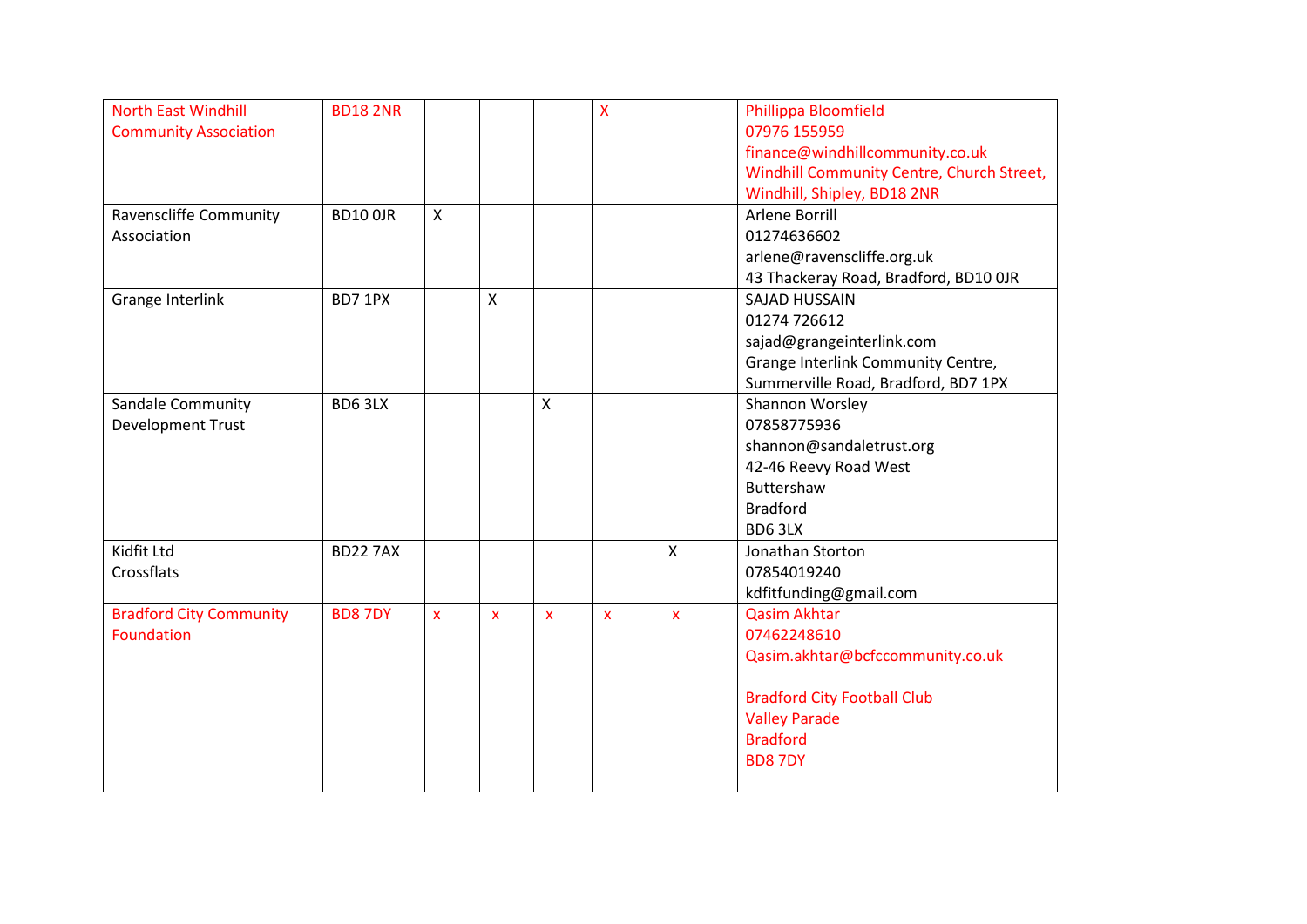| <b>Addingham Youth Centre</b>  | <b>LS29 ONR</b> |   |                    |                           | $\overline{\mathsf{x}}$ | $\overline{\mathsf{X}}$ | <b>Dave Fergus</b>                    |
|--------------------------------|-----------------|---|--------------------|---------------------------|-------------------------|-------------------------|---------------------------------------|
| <b>Ilkley Addigham Bingley</b> |                 |   |                    |                           |                         |                         | 07512270338                           |
|                                |                 |   |                    |                           |                         |                         | Ferg2408@gmail.com                    |
|                                |                 |   |                    |                           |                         |                         | Addingham Youth Centre LS29 ONR       |
| <b>BEAP Community</b>          | <b>BD87JN</b>   |   | X                  |                           |                         |                         | Humayun Islam                         |
| Partnership                    |                 |   |                    |                           |                         |                         | 01274731020                           |
|                                |                 |   |                    |                           |                         |                         | humayunislam@beapcp.com               |
|                                |                 |   |                    |                           |                         |                         | <b>BEAP Community Partnership</b>     |
|                                |                 |   |                    |                           |                         |                         | 31 Cornwall Road                      |
|                                |                 |   |                    |                           |                         |                         | Bradford BD8 7JN                      |
| <b>Manningham Mills Sports</b> | BD9 5AT         |   | $\pmb{\mathsf{X}}$ |                           |                         |                         | <b>Byron Francis</b>                  |
| and Community Association      |                 |   |                    |                           |                         |                         | 07904 739614                          |
|                                |                 |   |                    |                           |                         |                         | enquiries_mmsa@btconnect.com          |
|                                |                 |   |                    |                           |                         |                         | Second Floor Greenhill Mills Florence |
|                                |                 |   |                    |                           |                         |                         | <b>Street Bradford BD3 8EX</b>        |
| Play Bradford                  | <b>BD10 OJE</b> | X |                    |                           |                         |                         | <b>ADAM ROUTH</b>                     |
|                                |                 |   |                    |                           |                         |                         | 079393 94271                          |
|                                |                 |   |                    |                           |                         |                         | Adam.bigswing@playbradford.org.uk     |
|                                |                 |   |                    |                           |                         |                         | The Big Swing Adventure Playground    |
| Step 2 Young People's          | BD4 6HD         |   |                    | $\boldsymbol{\mathsf{X}}$ |                         |                         | Liz Robinson                          |
| Health                         |                 |   |                    |                           |                         |                         | liz@step2.org.uk                      |
|                                |                 |   |                    |                           |                         |                         |                                       |
|                                |                 |   |                    |                           |                         |                         | 07739901107                           |
|                                |                 |   |                    |                           |                         |                         | 102 Tong Street                       |
|                                |                 |   |                    |                           |                         |                         | <b>Bradford</b>                       |
|                                |                 |   |                    |                           |                         |                         | BD4 6HD                               |
| The Valley Project             | BD4 0BL         |   |                    | $\mathsf{X}$              |                         |                         | Laura Bowen                           |
|                                |                 |   |                    |                           |                         |                         | Laura.thevalley@gmail.com             |
|                                |                 |   |                    |                           |                         |                         | 07779092395                           |
|                                |                 |   |                    |                           |                         |                         | c/o TFD Youth Centre                  |
|                                |                 |   |                    |                           |                         |                         | <b>Broadstone Way</b>                 |
|                                |                 |   |                    |                           |                         |                         | <b>Bradford</b>                       |
|                                |                 |   |                    |                           |                         |                         | BD4 9BU                               |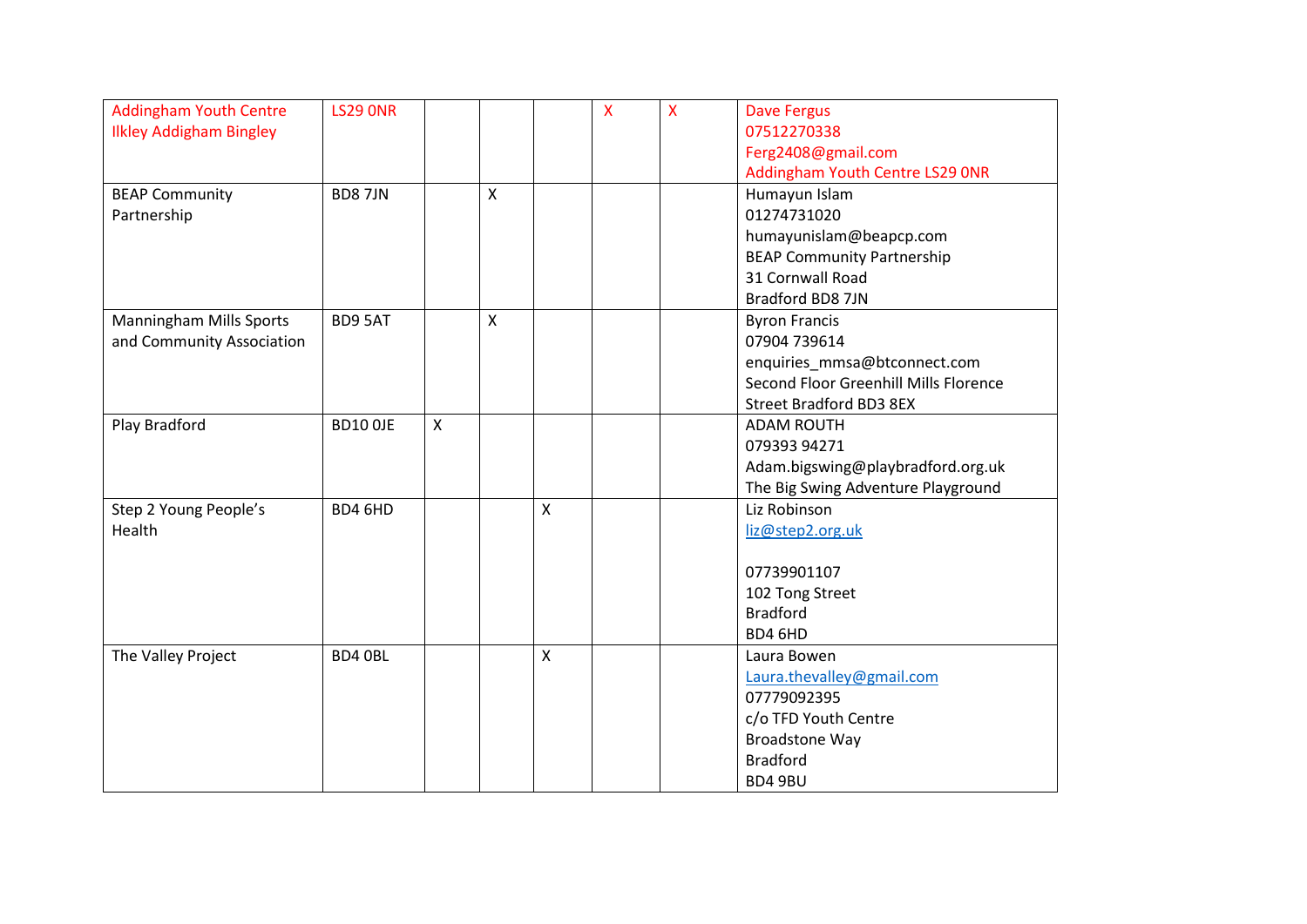| MAPA Bradford                                                                              | BD57DL  | X                  |              |                    |              |                    | Paul Bose<br>Mapa348@yahoo.co.uk<br>Mapa348@yahoo.co.uk<br>1 Coates Street<br><b>West Bowling</b><br><b>Bradford</b><br>BD57DL                                                         |
|--------------------------------------------------------------------------------------------|---------|--------------------|--------------|--------------------|--------------|--------------------|----------------------------------------------------------------------------------------------------------------------------------------------------------------------------------------|
| Joint Activities & Motor<br><b>Education Service (JAMES)</b><br><b>Identified Families</b> | BD9 4JB | $\pmb{\mathsf{x}}$ | $\mathsf{X}$ | $\pmb{\mathsf{X}}$ | $\mathbf{x}$ | $\pmb{\mathsf{x}}$ | <b>Anna Shepherd</b><br>01274 483075<br>enquiries@jamesuk.org<br><b>Eric Gibbs Centre</b><br><b>Frizinghall Rd</b><br><b>Bradford</b><br>BD9 4JB                                       |
| <b>Karmand Community Centre</b>                                                            | BD3 9EP |                    |              | $\mathsf{x}$       |              |                    | <b>Mohammed Shakeel</b><br>01274 669593<br>shakeel@karmand.org.uk<br><b>Karmand Community Centre</b><br><b>Barkerend Road</b><br><b>Bradford</b><br>BD3 9EP                            |
| <b>Bierley Community</b><br>Association                                                    | BD4 6BU |                    |              | $\mathsf{x}$       |              |                    | Rob Normington<br>01274 688 686<br>admin@tlcbierley.co.uk<br>www.tlcbierley.co.uk<br>www.facebook.com/tlcbierely<br>The Life Centre, 120-104 Bierley House<br>Avenue, Bradford BD4 6BU |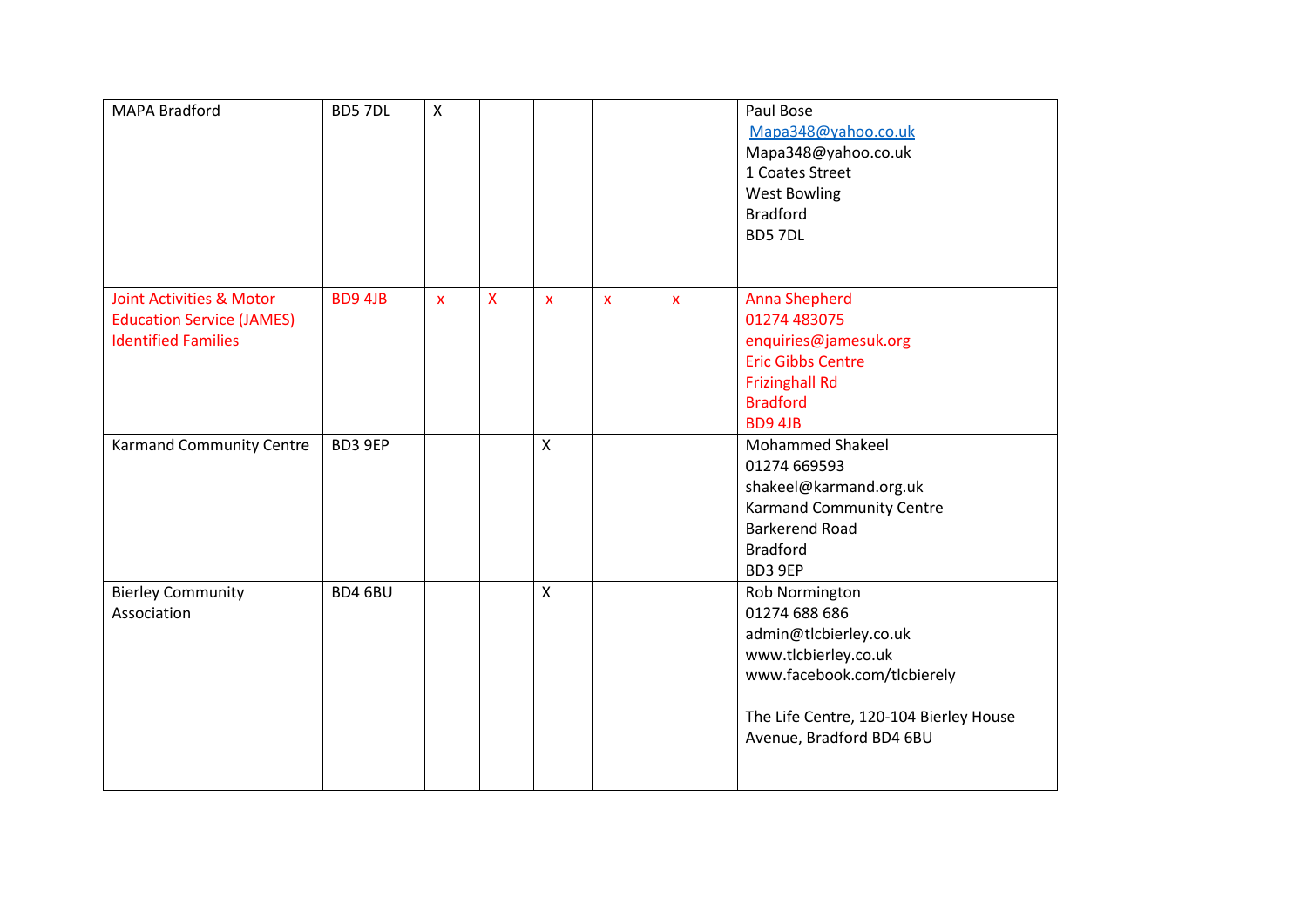| <b>Flying Futures</b>                                                                | <b>BD100QA</b> | $\mathsf{X}$              |   |                    |                           |              | Mark Hippey<br>07523 515734<br>Mark.hippey@flyingfutures.org<br>Our Lady and St Brendan's Catholic Primary<br>School, Bank, Bradford BD10 0QA    |
|--------------------------------------------------------------------------------------|----------------|---------------------------|---|--------------------|---------------------------|--------------|--------------------------------------------------------------------------------------------------------------------------------------------------|
| <b>Brathay Trust</b>                                                                 | BD14EH         | $\boldsymbol{\mathsf{x}}$ | X | $\mathbf{x}$       | $\boldsymbol{\mathsf{x}}$ | $\mathbf{x}$ | <b>Julie Whiting</b><br>Julie.whiting@brathay.org.uk<br>07739646149<br><b>Cathedral Halls</b><br><b>Stott Hill</b><br><b>Bradford</b><br>BD14EH  |
| <b>Fagley Community</b><br><b>Association Fagley</b><br><b>Community Association</b> | BD2 3JA        | $\mathsf{x}$              |   |                    |                           |              | Paul Bose<br>07824162031<br>paul@fagley.org.uk<br>Fagley Community Association C/O1 Coates<br>Street, BD5 7DL                                    |
| <b>Womenzone Community</b><br>Association                                            | BD3 9TE        | $\mathsf{X}$              |   |                    |                           |              | Lubna Khalid<br>01274 665 270<br>LubnaKhalid@womenzonecc.co.uk<br>Womenzone Community Centre,<br>19-21 Hubert Street, Bradford BD3 9TE           |
| Emerge                                                                               | BD4 9RY        | $\boldsymbol{\mathsf{X}}$ |   | $\pmb{\mathsf{X}}$ |                           |              | Andy Sykes/Sam Kirkby<br>01274 660244<br>admin@emergeonline.org.uk Emerge, c/o<br>Sutton Community Centre, 51 Kyffin Place,<br>Bradford, BD4 8NB |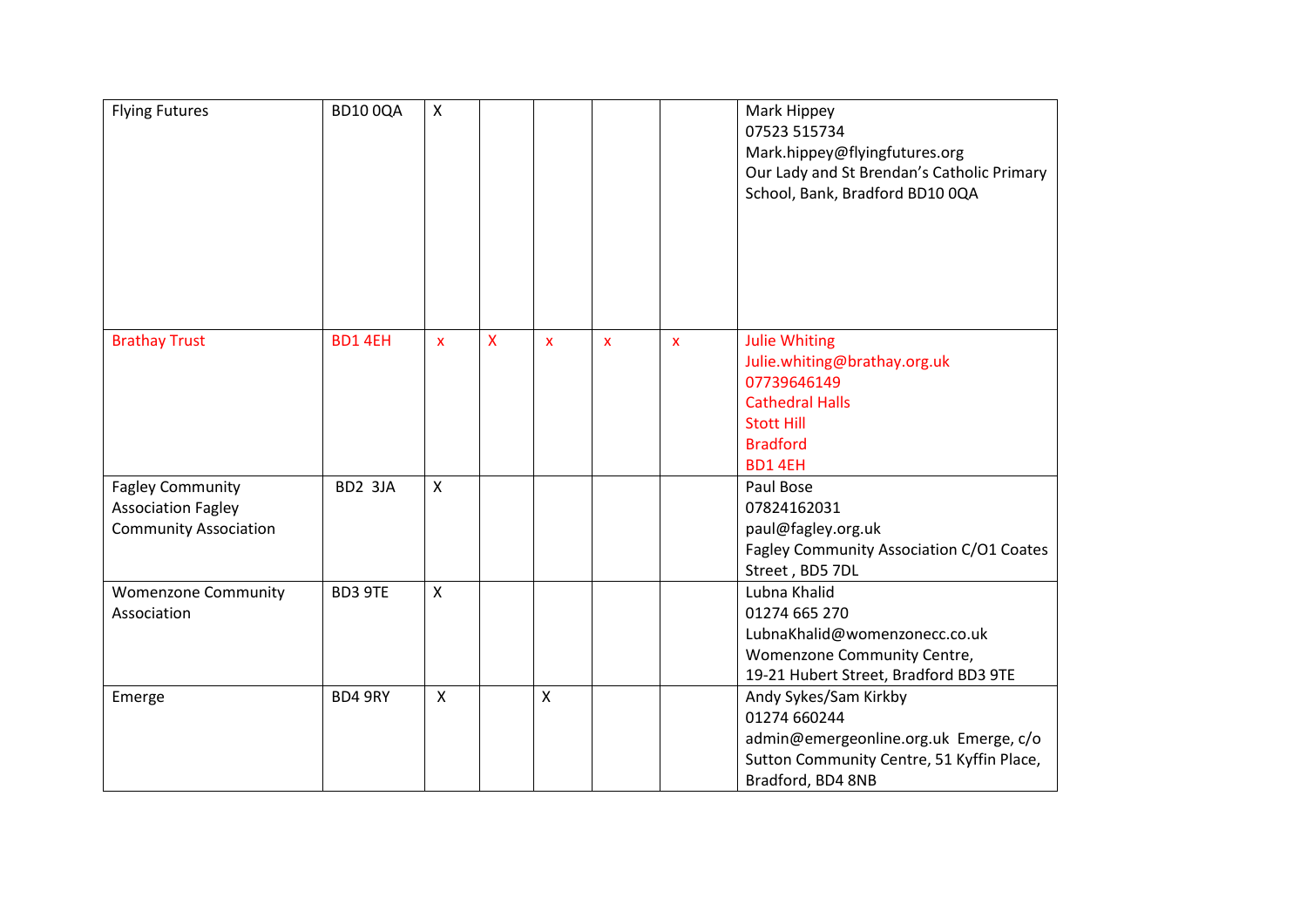| <b>NAFS</b>                       | BD3 OLT | X                         | $\pmb{\times}$ |              |              |              | Nadeem Amini<br>07884292992<br>Fitness-nafs@outlook.com<br>1: Naveed House 145 A Sycamoreclose BD3<br>0EA<br>2: Amini House 5 Reesway BD3 0DZ                |
|-----------------------------------|---------|---------------------------|----------------|--------------|--------------|--------------|--------------------------------------------------------------------------------------------------------------------------------------------------------------|
| <b>Save the Mother Trust</b>      | BD7 2JX | $\boldsymbol{\mathsf{X}}$ | $\mathsf{X}$   | $\mathsf{X}$ | $\mathsf{X}$ | $\mathsf{X}$ | Mohammad Shahid/ Nadia Waheed<br><b>Project Manager</b><br>Info@smtrust.org.uk<br>01274270043<br><b>SM Complex</b><br><b>Beckside Lane</b><br><b>BD7 2JX</b> |
| <b>Hollings Youth Association</b> | BD88BA  |                           | $\mathsf{x}$   |              |              |              | <b>Tausif Mohammed</b><br>t.mohammed@hollings youth.org<br>Locality Hub<br>07917625890<br>2 Penzance Court<br><b>Bradford</b><br>BD88PS                      |
| Youth Football Academy            | BD3 9EP | $\pmb{\times}$            |                |              |              |              | Janghir Hussain<br>07533303555<br>j-hussain@mail.com<br>105 Leeds Road, Bradford, BD2 3AZ                                                                    |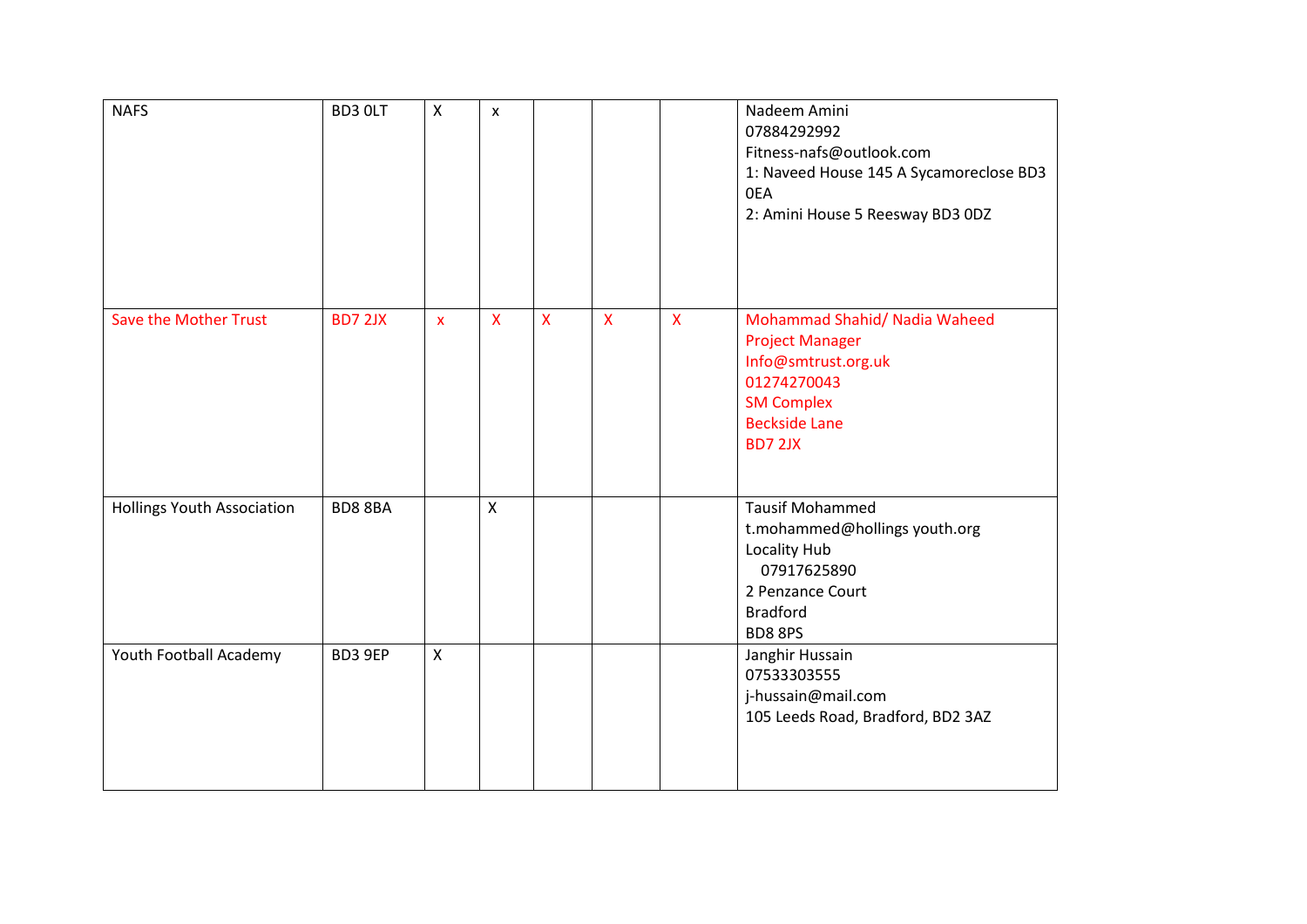| <b>Girlington Community</b><br>Centre                                      | BD8 9NN                           |              | $\mathsf{X}$              |  |                           | M.Imran<br>01274 542454<br>info@thegirlingtoncentre.co.uk<br><b>Girlington Community Centre,</b><br>Girlington Rd,<br>Bradford,<br><b>BD8 9NN</b> |
|----------------------------------------------------------------------------|-----------------------------------|--------------|---------------------------|--|---------------------------|---------------------------------------------------------------------------------------------------------------------------------------------------|
| Arakan Rohingya<br><b>Organisation UK</b><br>150-168 Manningham lane       | BD <sub>5</sub><br>OJB/BB8<br>7DT | $\mathsf{x}$ | $\boldsymbol{\mathsf{X}}$ |  |                           | <b>Mohammed Amin</b><br>07475237037<br>m.amin@thearouk.org<br>150-168 Manningham Ln, Bradford BD8 DT                                              |
| Bangladeshi Youth<br>Organisation (BYO)                                    | <b>BD87JN</b>                     |              | $\boldsymbol{\mathsf{X}}$ |  |                           | Mohammed Joynal - 07828820059<br>Faz haq - 07966453988<br>byo1982@hotmail.com<br>52 Cornwall Road<br><b>Bradford</b><br><b>BD87JN</b>             |
| Keighley Association for<br>Women and Children Centre<br>No contact number | <b>BD213HU</b>                    |              |                           |  | $\boldsymbol{\mathsf{X}}$ | Naz Kazmi<br>nazkazmi@kawacc.org.uk<br><b>Eastwood Building</b><br>Marlborough street Keighley<br><b>BD213HU</b>                                  |
| Sangat centre                                                              | <b>BD213HU</b>                    |              |                           |  | $\mathsf{X}$              | Riasat Ali<br>07539021647. riasatali23@yahoo.co.uk<br>Sangat centre, Marlborough st. Keighley,<br>bd213hu                                         |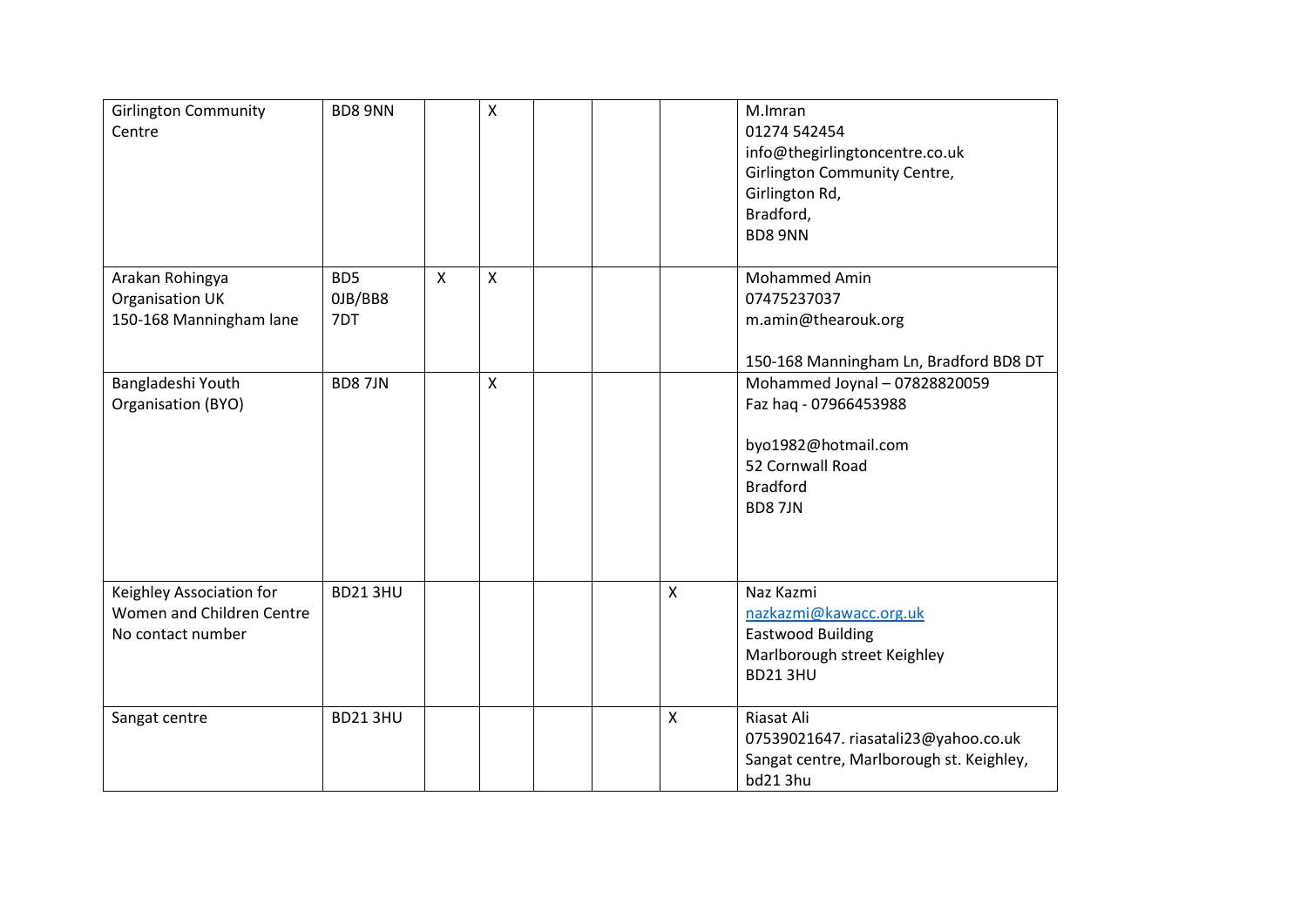| Latitude Sports Coaching<br><b>Highfield Community</b> | <b>BD21 3EX</b><br><b>BD212QG</b> |              |                           |              |   | $\mathsf{x}$<br>$\mathsf{x}$ | Paul Quinlan<br>07927 665664<br>PQ@latitude.fitness<br>Keighley Cricket Club, Hard Ings Rd,<br>Keighley BD21 3EX<br><b>FAZEELA HANIF</b>                                                                               |
|--------------------------------------------------------|-----------------------------------|--------------|---------------------------|--------------|---|------------------------------|------------------------------------------------------------------------------------------------------------------------------------------------------------------------------------------------------------------------|
| Association                                            |                                   |              |                           |              |   |                              | 01535 608900 / 07928 206375<br>Office.keighleyhca@yahoo.co.uk<br>Playrangers.keighley@gmail.com<br><b>Highfield Community Centre</b><br>Drewry Road, Keighley, BD21 2QG                                                |
| <b>Windhill Community Café</b>                         | <b>BD182NR</b>                    | $\mathbf{x}$ | $\mathbf{x}$              | $\mathbf{x}$ | X | $\mathbf{x}$                 | <b>Karina Addy</b><br>01274588831<br>Karina.addy@windhillcommunity.co.uk<br><b>Windhill Community Café</b><br><b>Windhill Community Centre, Church Street</b><br>Shipley BD18 2NR                                      |
| Café West                                              | <b>BD15 7PA</b>                   |              | $\boldsymbol{\mathsf{X}}$ |              |   |                              | Julie McCann<br>01274 488499<br>jmccann@cafewest.org.uk<br>Wanstead Crescent, Allerton, BD15 7PA                                                                                                                       |
| Healthy Growth Initiative Ltd                          | BD220DQ                           |              |                           |              |   | $\mathsf{x}$                 | <b>Rachael Neild</b><br>07946477717<br>rachaelneild@gmail.com<br>Hainworth Wood Community Centre<br>Hainworth Wood Rd.<br>Keighley.<br><b>BD21 5NG</b><br>10.30 to 5.30 Box collection<br>Local Box delivery from 5.30 |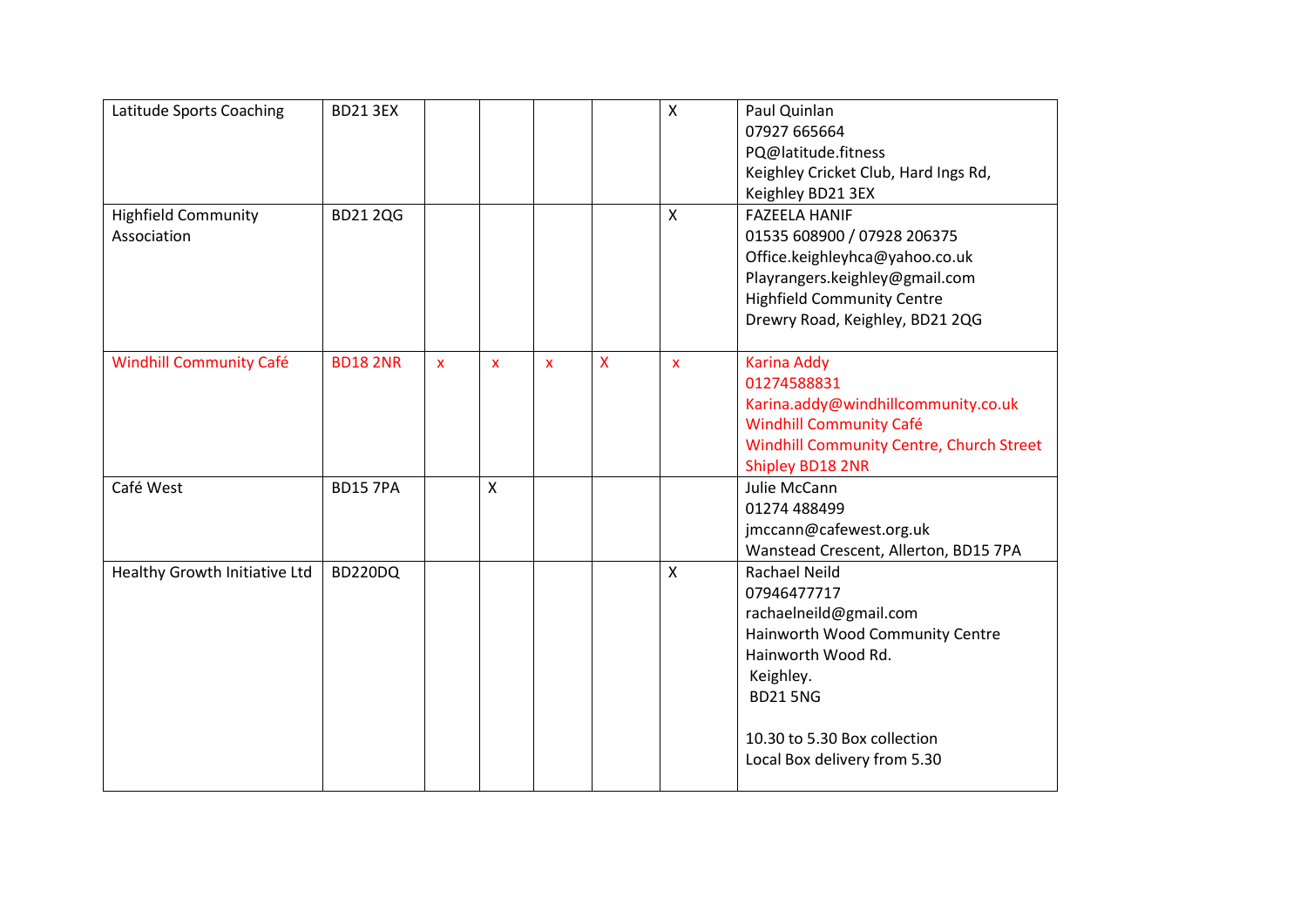| <b>Bradford Community Kitchen</b> | <b>BD7 2JS</b>  | $\pmb{\mathsf{x}}$ | $\overline{\mathbf{x}}$ | $\boldsymbol{\mathsf{x}}$ | $\mathbf{x}$ | X | <b>Abdul Satar or Anne-Marie Mitchell</b> |
|-----------------------------------|-----------------|--------------------|-------------------------|---------------------------|--------------|---|-------------------------------------------|
|                                   |                 |                    |                         |                           |              |   | <b>Trustees</b>                           |
|                                   |                 |                    |                         |                           |              |   | info@bck.org.uk                           |
|                                   |                 |                    |                         |                           |              |   | 07888693196 / 07834775200                 |
|                                   |                 |                    |                         |                           |              |   | The Store Room Itd                        |
|                                   |                 |                    |                         |                           |              |   | <b>Beckside Road</b>                      |
|                                   |                 |                    |                         |                           |              |   | <b>Bradford</b>                           |
|                                   |                 |                    |                         |                           |              |   | <b>Bd7 2 JS</b>                           |
| <b>Clayton Community Action</b>   | <b>BD14 6HA</b> |                    | $\mathsf{x}$            |                           |              |   | <b>Carol Thirkill</b>                     |
| Group                             |                 |                    |                         |                           |              |   | Carol.thirkill@gmail.com                  |
|                                   |                 |                    |                         |                           |              |   | The Thornaby Hub                          |
|                                   |                 |                    |                         |                           |              |   | <b>Tanton Walk</b>                        |
|                                   |                 |                    |                         |                           |              |   | Clayton                                   |
|                                   |                 |                    |                         |                           |              |   | <b>Bradford</b>                           |
|                                   |                 |                    |                         |                           |              |   | BD146HA                                   |
|                                   |                 |                    |                         |                           |              |   | 07846344071                               |
| Yorkshire Community and           | BD3 9DJ         |                    |                         |                           |              |   | <b>Mohammed Ramzan</b>                    |
| Leisure Complex                   |                 |                    |                         |                           |              |   | 01274 722 303                             |
| No contact details                |                 |                    |                         |                           |              |   | yclcomplex@hotmail.com                    |
|                                   |                 |                    |                         |                           |              |   |                                           |
|                                   |                 |                    |                         |                           |              |   | Frame 2 Complex, Feather Road, Bradford,  |
|                                   |                 |                    |                         |                           |              |   | BD3 9DJ                                   |
| The Play Network                  | <b>BD10 9ES</b> | $\mathsf X$        |                         |                           |              |   | <b>Helena Rhodes</b>                      |
|                                   |                 |                    |                         |                           |              |   | 07954299682                               |
|                                   |                 |                    |                         |                           |              |   | Playnetwork.bradford@gmail.com            |
|                                   |                 |                    |                         |                           |              |   | Food for life Bradford, York House, BD10  |
|                                   |                 |                    |                         |                           |              |   | 9ES                                       |
| Neighbourhood Resource            | BD3 9JP         |                    | X                       |                           |              |   | Gofur Miah                                |
| Center                            |                 |                    |                         |                           |              |   | 01274307866                               |
|                                   |                 |                    |                         |                           |              |   | neighbourhoodresourcec@gmail.com          |
|                                   |                 |                    |                         |                           |              |   | Neighbourhood Resource Centre             |
|                                   |                 |                    |                         |                           |              |   | <b>Ventnor Street</b>                     |
|                                   |                 |                    |                         |                           |              |   | Bradford BD3 9JP                          |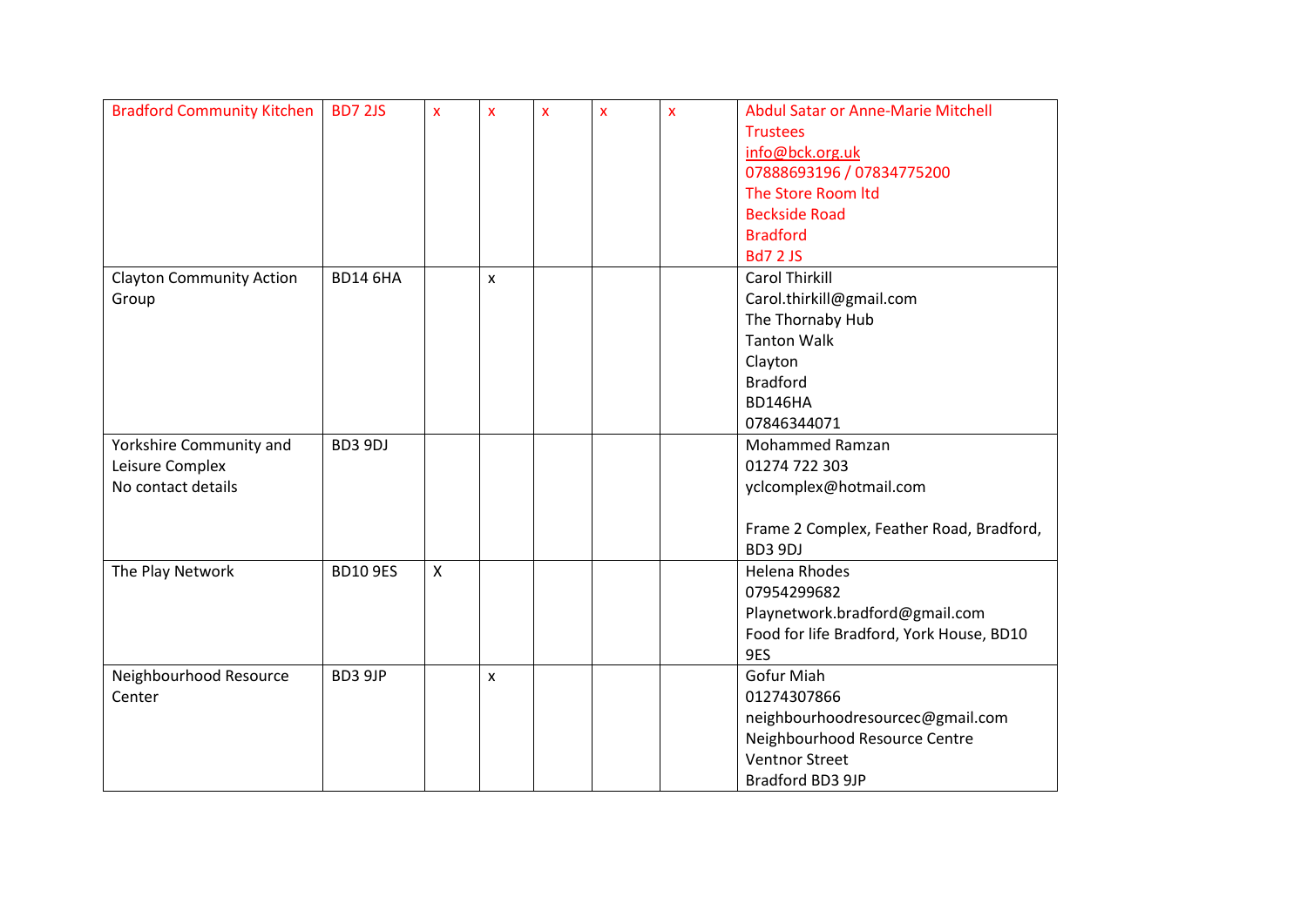| <b>BYDP</b>                                         | <b>BD87JN</b>  |                    | $\pmb{\times}$ |                    |              | <b>Akhtar Malik</b><br>01274-201240 / 07938136254<br>akhtar@bydp.co.uk<br>52 Cornwall Road, Bradford, BD8 7JN.                                     |
|-----------------------------------------------------|----------------|--------------------|----------------|--------------------|--------------|----------------------------------------------------------------------------------------------------------------------------------------------------|
| Sports mentoring Coaching<br>Association            | <b>BD5 OLB</b> |                    |                | $\pmb{\mathsf{X}}$ |              | Ijaz khan<br>Chair<br>07971166919<br>33 Hamdden Street<br><b>Bradford</b><br>BD5 OLB                                                               |
| <b>Kyffin Place Community</b><br>Centre<br>Msg left | <b>BD4 8NB</b> |                    |                | $\pmb{\chi}$       |              | Sam Kirkby<br>Sam@thesusuttoncentre.co.uk<br>01274 668 881<br>51 Kyffin Place,<br>Bradford,<br><b>BD4 8NB</b>                                      |
| Keighley Parish                                     | <b>BD213SE</b> |                    |                |                    | $\mathsf{x}$ | Rev, Natasha Thomas<br>revnatasha@keighleyparish.org<br>07887707221                                                                                |
| Prime Time at the Vine                              | BD4 8PL        | $\pmb{\mathsf{X}}$ | $\pmb{\times}$ | $\pmb{\mathsf{X}}$ |              | Rosie Reay Dixon<br>rosie@primetimeYLN.com<br>07535 450 497<br>Primetime at The Vine<br>Parsonage Road<br>Laisterdyke<br><b>Bradford</b><br>BD48PL |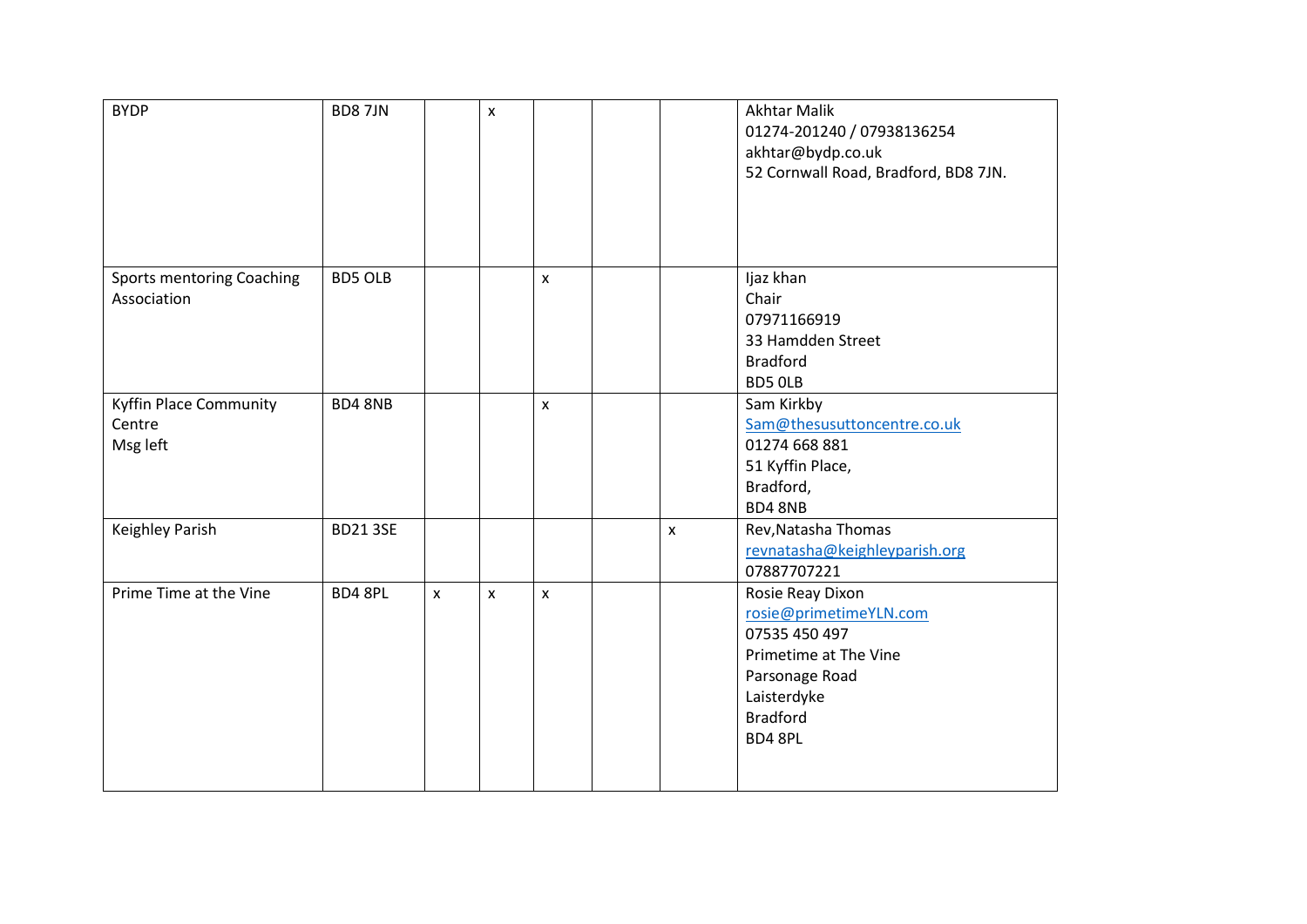| <b>Frizinghall Community</b>      | BD94HX          |   | $\pmb{\times}$ |  |              | Mr Zafar Mahmood                         |
|-----------------------------------|-----------------|---|----------------|--|--------------|------------------------------------------|
| Centre                            |                 |   |                |  |              | 01274 480934 / 07878 042585              |
|                                   |                 |   |                |  |              | frizinghall.community.centre@outlook.com |
|                                   |                 |   |                |  |              | Frizinghall Community Centre, Midland    |
|                                   |                 |   |                |  |              | Road, Bradford, BD9 4HX                  |
| <b>Ilkley Youth and Community</b> | <b>LS29 8HZ</b> |   |                |  | X            | Kyle Green                               |
| Association                       |                 |   |                |  |              | Telephone Number 07815706277             |
|                                   |                 |   |                |  |              | Email Address iycabookings@gmail.com     |
|                                   |                 |   |                |  |              | Contact Address including postcode of    |
|                                   |                 |   |                |  |              | where                                    |
|                                   |                 |   |                |  |              | food will be delivered from              |
|                                   |                 |   |                |  |              | 44 Ben Rhydding Road                     |
|                                   |                 |   |                |  |              | Ilkley                                   |
|                                   |                 |   |                |  |              | <b>LS29 8RL</b>                          |
|                                   |                 |   |                |  |              |                                          |
| PCC of Girlington, Heaton         | <b>BD87LS</b>   |   | X              |  |              | Clare Leighton                           |
| and Manningham (St Phillips       |                 |   |                |  |              | 07365499056                              |
| and St Paul's Church)             |                 |   |                |  |              | Clare.leighton@leeds.anglican.org        |
| Msg left                          |                 |   |                |  |              | St Paul's Church, Church Street,         |
|                                   |                 |   |                |  |              | Manningham, BD8 7LS                      |
| <b>Community Cougars</b>          |                 |   |                |  | $\mathsf{x}$ | Saima Hussain                            |
| Foundation                        |                 |   |                |  |              | <b>Head of Foundation</b>                |
|                                   |                 |   |                |  |              | 07980933224                              |
|                                   |                 |   |                |  |              | saimacommunitycougars@yahoo.co.uk        |
| The Oak Church                    | LS2 8EF         | X |                |  |              | Chris Mason                              |
|                                   |                 |   |                |  |              | 07308110068                              |
|                                   |                 |   |                |  |              | hello@theoakchurch.co.uk                 |
|                                   |                 |   |                |  |              | The Oak Church                           |
|                                   |                 |   |                |  |              | 54 Bradford Road                         |
|                                   |                 |   |                |  |              | Stanningley                              |
|                                   |                 |   |                |  |              | Pudsey                                   |
|                                   |                 |   |                |  |              | <b>LS28 6EF</b>                          |
|                                   |                 |   |                |  |              |                                          |